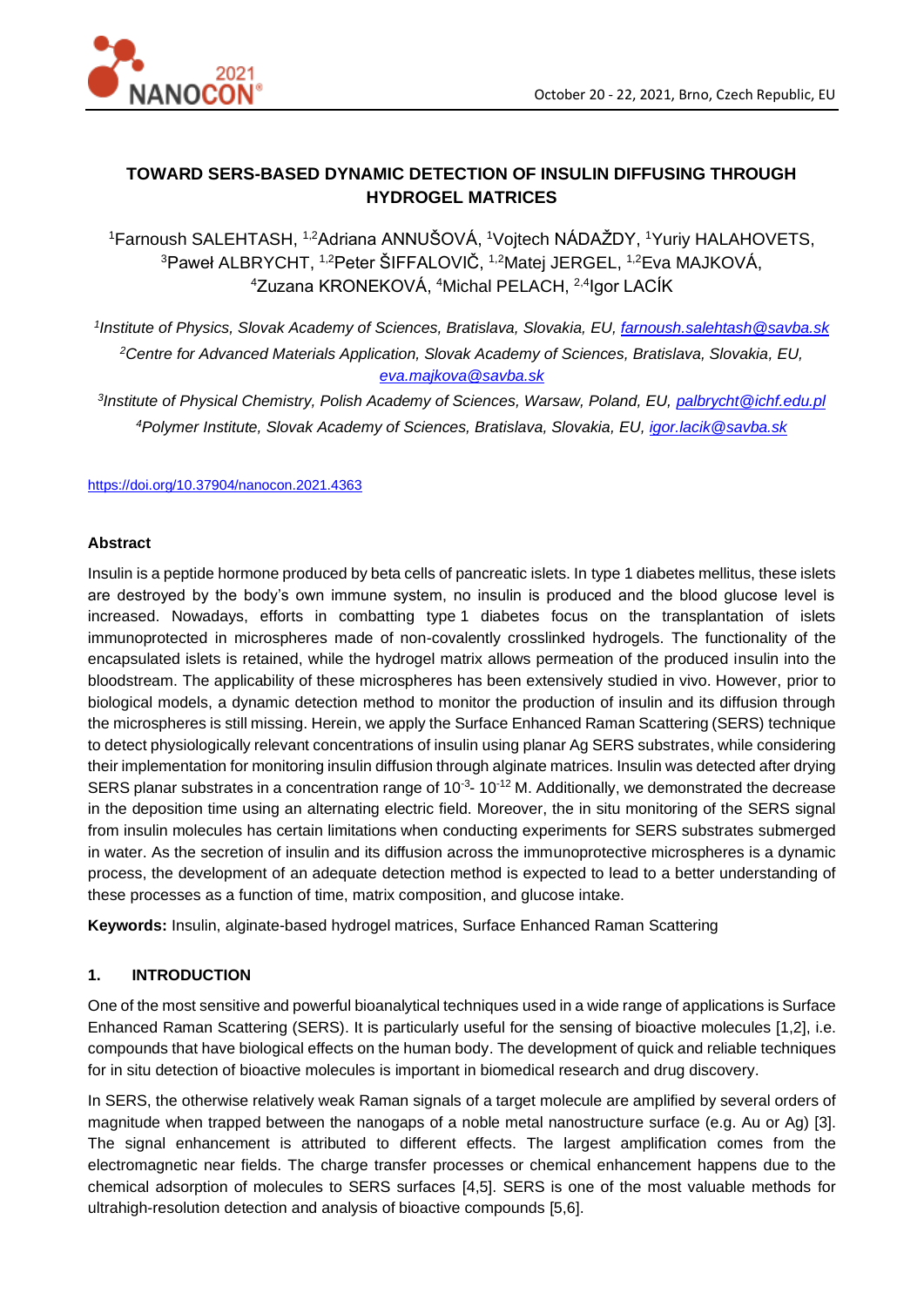

Insulin is necessary to maintain the physiological carbohydrate, protein, and fat metabolisms and plays a crucial role in controlling many diseases that can affect human health. Insulin is a peptide hormone synthetized by the beta cells of the pancreatic islets [7]. It consists of two peptide chains, A with 21 amino acid residues and B with 30 residues, linked by two disulfide connecting cysteine A7 and B7 and residues A20 and B19 [8]. The disruption of insulin secretion by the beta cells leads to diabetes mellitus [9]. Type 1 diabetes mellitus is an autoimmune deficiency that arises when the beta cells are destroyed by the body's own immune system. Low levels of insulin increase blood glucose and cause hyperglycemia. Patients then depend on exogenous insulin for survival, and there is currently no cure. One method currently under research and development involves the encapsulation of beta cells in a protective coating that is biocompatible and semipermeable, but does not induce an immune response upon their transplantation. Thus, insulin secreting cells could function properly and no exogenous insulin administration would be required. The most commonly employed are noncovalently crosslinked alginate hydrogels as they provide favorable physiological conditions for islets during the encapsulation processes [10].

Several studies described the detection of low insulin concentrations at quantities that can satisfy the requirements for monitoring of insulin levels in the human body. Hassanian et al. [1] realized SERS detection of reduced human insulin, where the disulfide bonds are broken. This allows the insulin molecules to chemically adsorb onto the SERS substrates. Thus, Au-S bonds are formed, allowing both electromagnetic and chemical enhancements to arise. They measured nine different concentrations of the protein, from 10 fM to 300 pM. Another study by Cho et al. [11] presented a columnar 3D Au SERS substrate with a dynamic range from 100 pM to 50 nM and detection limit 35 pM. Insulin concentrations in pancreatic islet secretions were characterized under low and high glucose conditions with high spatial uniformity of the Raman signal. The peak at 1002 cm<sup>-1</sup>, corresponding to the ring-breathing mode of aromatic phenylalanine, was used to monitor the insulin signal. Gholami et al. reported a novel SERS quenching method for the detection of proteins and biomolecules [12,13]. They used Au nanoparticles functionalized by benzothiazole azo dye. The latter is displaced from the SERS substrates surface after its interaction with biomolecules with reduced disulfide bonds. This Raman probe was used to quantify insulin in the concentration range of 10<sup>-8</sup>-10<sup>-14</sup> M.

Although a lot of research has focused on low level insulin detection using SERS, there is still a need for the development of dynamic detection methods. Precise quantification of insulin secreted by beta cells is of primary importance in determining the degree of functionality of polymeric matrices employed in encapsulation procedures. The above-mentioned works studied the signal of insulin in a dried, presumably crystalline state. However, the hydrogel microcapsules are prone to instantaneous dehydration in non-aqueous environment, which makes the in situ insulin permeation monitoring more difficult. Our previous study successfully reported the application of label-free Confocal Raman Microscopy (CRM) to monitor structural changes in the hydrogel matrices of alginate-based microspheres [14]. The present work investigates the possibility of monitoring the diffusion process of insulin molecules through alginate-based hydrogel matrices using planar SERS substrates and under water immersion. First, the limits of detection for insulin molecules in our diagnostic system are presented. Second, we demonstrate the successful acceleration of the deposition time of insulin under the influence of an alternating electric field. Finally, the insulin SERS signal is monitored from the SERS substrate in the aqueous conditions.

## **2. EXPERIMENTAL PART**

## **2.1. Instrumentation**

All SERS experiments were carried out at a controlled room temperature of 20°C, using a WITec alpha 300 R+ confocal Raman microscope equipped with a WITec UHTS300 spectrometer (1200 lines/mm grating) coupled to an EMCCD camera. The 785 nm laser line with the power of 5 and 30 mW was employed to excite the Raman signal. A water immersion objective (Carl Zeiss 20×/1NA) and a 100 μm diameter optical fiber were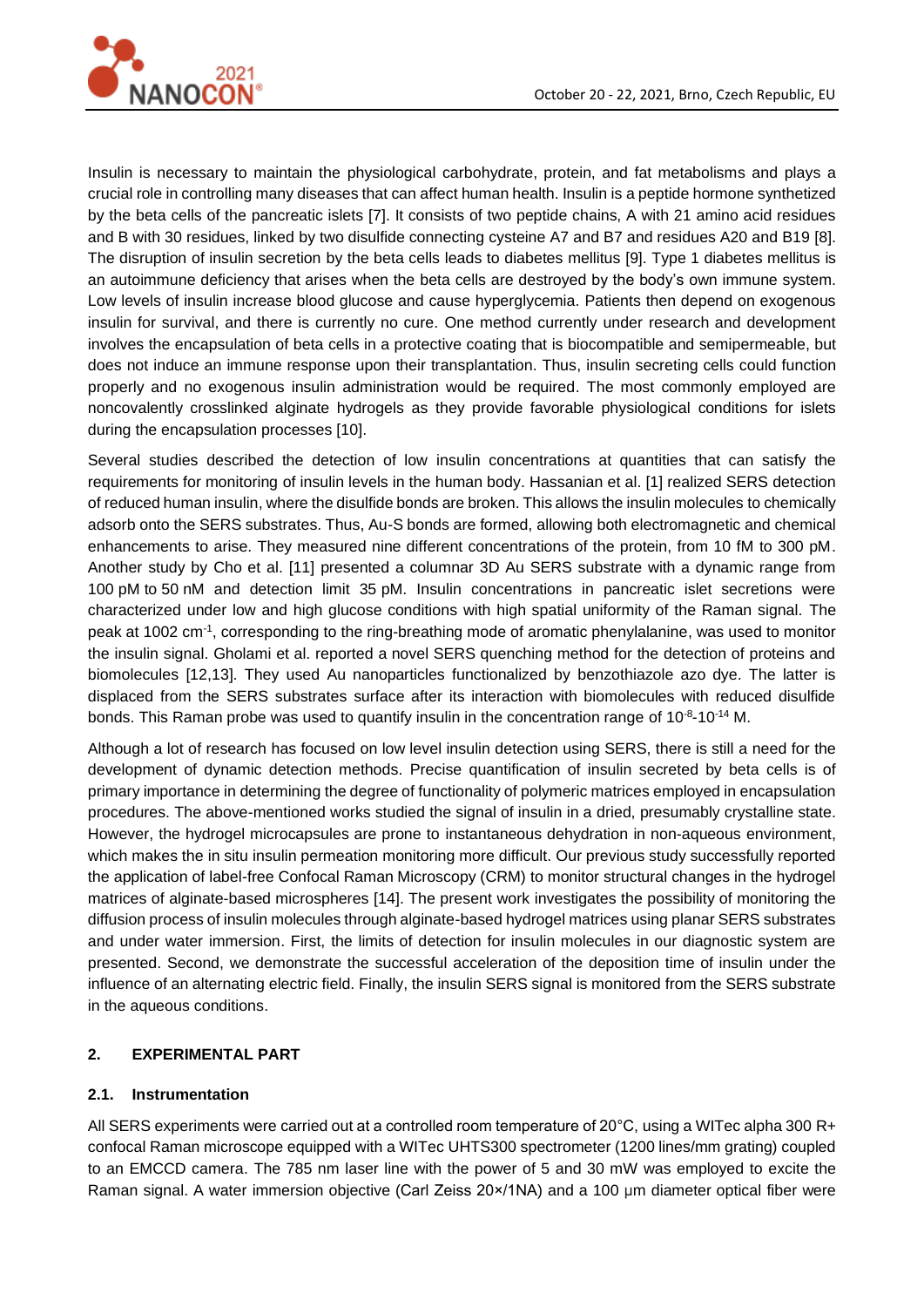

used to collect the spectra. We performed single-spot acquisitions with integration times (IT) of 10 or 20 s and accumulation number of 1 or 5, respectively (longer IT were used for measurements performed on SERS substrates immersed in water). Additional raster scanning images were done to monitor the spatial homogeneity of the insulin signal (50  $\times$  50  $\mu$ m, 100  $\times$  100 lines, IT 1s).

# **2.2. SERS substrates**

We used planar SERS substrates provided by SERSitive (Institute of Physical Chemistry, Polish Academy of Sciences, Warsaw), manufactured using electrodeposition of silver nanoparticles on an Indium-tin oxide (ITO) glass surface. The Ag hydrophilic substrates had an active area of 5×4 mm (Premium-Silver SERS) and 3.5×3.5 mm (S-Silver SERS). **Figure 1** presents photos of the substrates, and also the SEM and AFM images of the deposited Ag on the surface. These SERS substrates are capable of amplifying the normal Raman signals of about 100M times.



**Figure 1** Optical image of the SERSitive substrates: Premium-Silver and S-Silver (a) [15, 16], SEM (b) [17] and, AFM (c) image of Ag nanoparticles electrodeposited on the surface of the ITO glass

## **2.3. Deposition of insulin on planar substrates**

A human insulin (Sigma-Aldrich) solution (1.7 × 10−3 M) was used to prepare a series of different concentrations of insulin solutions in the concentration range of  $10^{-3}$ - 10<sup>-12</sup> M by dilution in filtered deionized water (pH of 7.5). In this step, the smaller substrates (S-Silver SERS) were immersed in 200 μl of the indicated concentrations in an Eppendorf tube for 24 h, followed by drying the substrates in air, without a rinsing step.

To investigate the influence of electrical field on the time of insulin deposition on the substrates surface, we followed the work of Richter et al. [18]. The larger Premium-Silver SERS substrate served as one of the electrodes in a cell, realized according to [18] using a 3D printer. On the counter electrode (ITO substrate without Ag nanoparticles), a glass-PTFE foil of 250 µm thickness was placed to avoid Faraday currents flow. A volume of 50  $\mu$  of 1 mM insulin solution was pipetted into the cell. An alternating electrical field of +10 V (square waveform with oscillations from 0 to +10 V) and 1 kHz was applied on the electrodes for 5 min (Keithley 3390 waveform generator, Tektronix 2236 A oscilloscope). The chosen polarity and frequency were determined based on Zeta potential measurements (Malvern Zetasizer Nano ZS90) of 1 mM insulin solution [18]. The Zeta potential and the electrophoretic mobility are equal to -26.6 mV and 2.084  $\mu$ m.cm/Vs, respectively. After deposition, no rinsing step was applied, and the substrates were dried in air. In some experiments, the substrates were then immersed under water during Raman measurements. Afterwards a second drying step followed, without excessive rinsing of the substrates.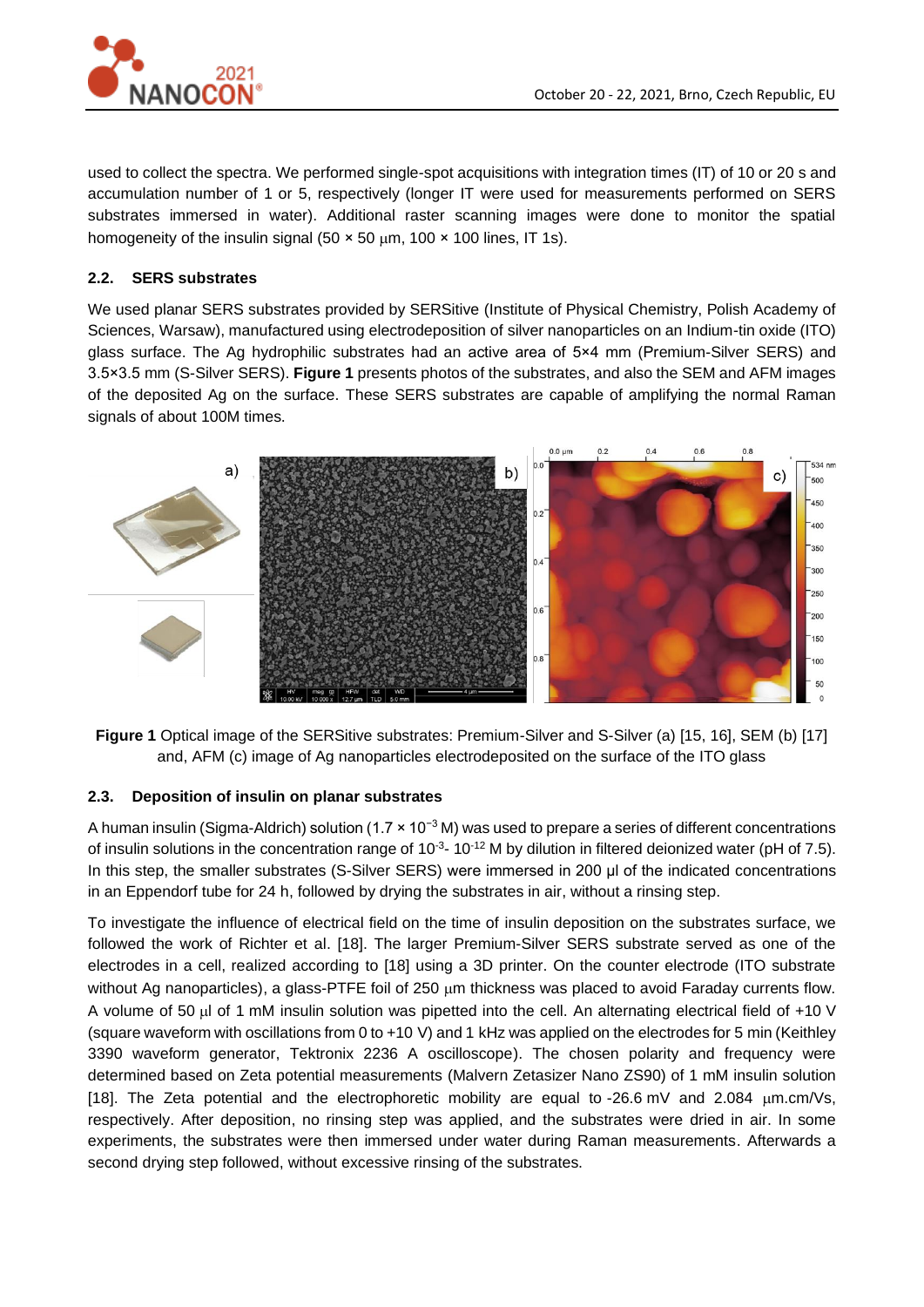

## **3. RESULTS AND DISCUSSION**

## **3.1. Low concentration insulin detection using planar SERS substrates**

**Figure 2**a shows spectra obtained from different spots of four different S-Silver substrates previously immersed in mM, µM, nM, and pM insulin solutions. We were able to detect insulin in the nM-pM range, which corresponds to the insulin levels in human blood. The most pronounced peaks were identified as vibrational modes of phenylalanine (Phe) and tyrosine (Tyr) molecules [19]. It should be noted that no Raman peak of insulin was observed from substrates not containing Ag nanoparticles after immersion in 1 mM insulin solution.



**Figure 2** A comparison between SERS spectra of different concentrations of insulin solution (mM, µM, nM, and pM) from substrates prepared by the immersion deposition method (a) and a comparison of a SERS spectrum of 1 mM insulin solution deposited on the substrate using an alternating electric field to the 24 h immersion deposition method (b).

## **3.2. Insulin deposition on SERS substrates using an alternating electric field**

In the work of Richter et al. [18], a shortening of deposition time was reported for different proteins and small molecules after applying an alternating electric field with a polarity depending on the charge of the analyte. Our results confirm that this method is alsoapplicable in the case of 1 mM human insulin solution. The recorded spectra after only 5 min of electric field application resulted in homogenous and comparable signals to those obtained from substrates immersed in the same insulin concentration solution for 24 h (**Figure 2**b). The spatial uniformity of the absorbed molecules was also confirmed by the substrates raster images (not included here).

## **3.3. SERS signal of insulin from substrate immersed in water**

**Figure 3**a depicts the spectrum measured from a dried substrate prepared under the influence of an electric field. As mentioned in the previous section, highly uniform and pronounced insulin peaks were detected on the surface. After these measurements, the substrate was immersed in 1.5 ml of deionized water (pH=7.5) in a plastic Petri dish. The substrate was scanned again using the same acquisition parameters as for dried substrate. However, no insulin signal was detected using these conditions. Insulin peaks, uniformly distributed on the surface, appeared only after increasing the power from 5 to 30 mW. However, their intensity decreased significantly compared to the signal from the dried substrate. This behavior was reproducible. As insulin is present in water in a dissolved form, the functional groups are charged depending on the pH. This in turn affects their ability to remain bonded with the substrate and influences the signal enhancement. The change in signal intensity compared to the signal from the crystalline insulin is rather significant. The intensity is comparable to a signal from a dried substrate previously immersed in pM concentration solution (see **Figure 2**a). This puts limitations on in situ dynamic detection of insulin in water. **Figure 3**b shows the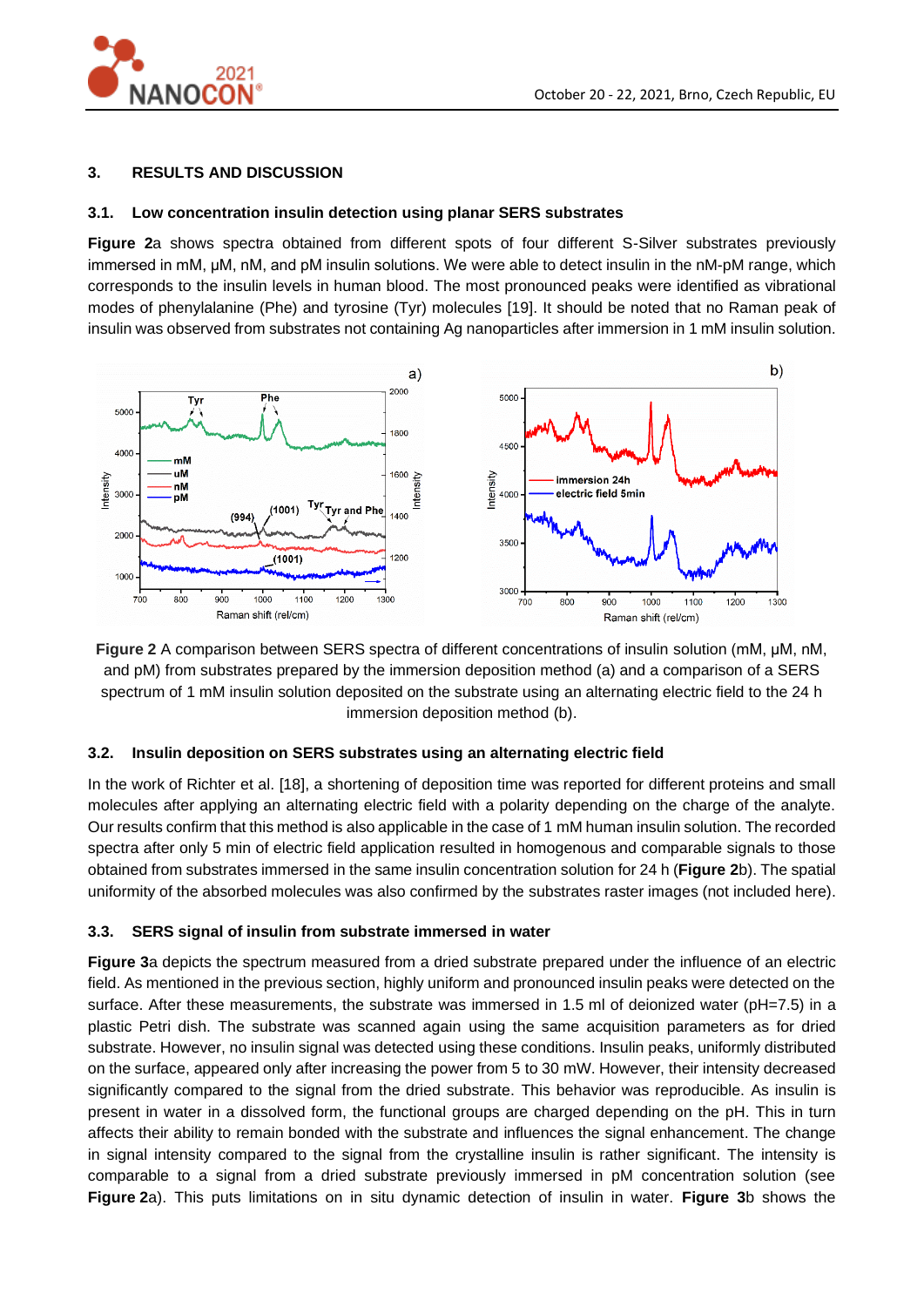

comparison of spectra from substrates dried before and after the immersion test (i.e. dried substrate after deposition of insulin using electric field and substrate after the second drying step, respectively). Insulin did not dissolve from the substrate completely into water but remained on the SERS substrate surface, as pronounced insulin peaks are again visible. By raster imaging, we confirmed that insulin is still homogeneously distributed on the surface. However, there is a difference in the excitation of the phenylalanine vibrational modes, manifested by a change in the intensity ratios between 1001 and 1035 rel. cm<sup>-1</sup>. Further study will involve lower concentration insulin solutions and pH dependent measurements, as well as the adaptation of this method for in situ detection of insulin diffusing through hydrogel matrices.



**Figure 3** Comparison of spectra from substrates prepared using an alternating electric field, measured under different conditions (a) and comparison of spectra from substrates dried before and after the immersion test (b).

## **4. CONCLUSION**

We studied the possibilities of detecting SERS signal for human insulin from planar Ag SERS substrates, dried as well as immersed in water. In the next step, this method will be applied for in situ dynamic monitoring of insulin diffusing through alginate-based hydrogel matrices. A detection limit of around nM to pM concentrations was achieved for a dried substrate. However, certain limitations were encountered in the detection of insulin SERS signal for a substrate immersed in water.

## **ACKNOWLEDGEMENTS**

*Financial support of the projects APVV-14-0120 and APVV-18-0480 is acknowledged. This work was performed during the implementation of the project Building-up Centre for advanced materials application of the Slovak Academy of Sciences, ITMS project code 313021T081 supported by the Integrated Infrastructure Operational Programme funded by the ERDF. We would like to express our appreciation to professor Marek Procházka (Institute of Physics of Charles University in Prague) for helpful discussions.*

## **REFERENCES**

- [1] W. A. HASSANAIN and E. L. IZAKE, "Toward Label-Free SERS Detection of Proteins through Their Disulfide Bond Structure." *SLAS Discov.* [online]. 2020, vol. 25, no. 1, pp. 87-94, 2020. Available from: [https://doi.org/10.1177/2472555219875102.](https://doi.org/10.1177/2472555219875102)
- [2] D. CIALLA *et al.* "Surface-enhanced Raman spectroscopy (SERS): Progress and trends." *Anal. Bioanal. Chem.* [online]. 2012, vol. 403, no. 1, pp. 27-54. Available from[: https://doi.org/10.1007/s00216-011-5631-x.](https://doi.org/10.1007/s00216-011-5631-x)